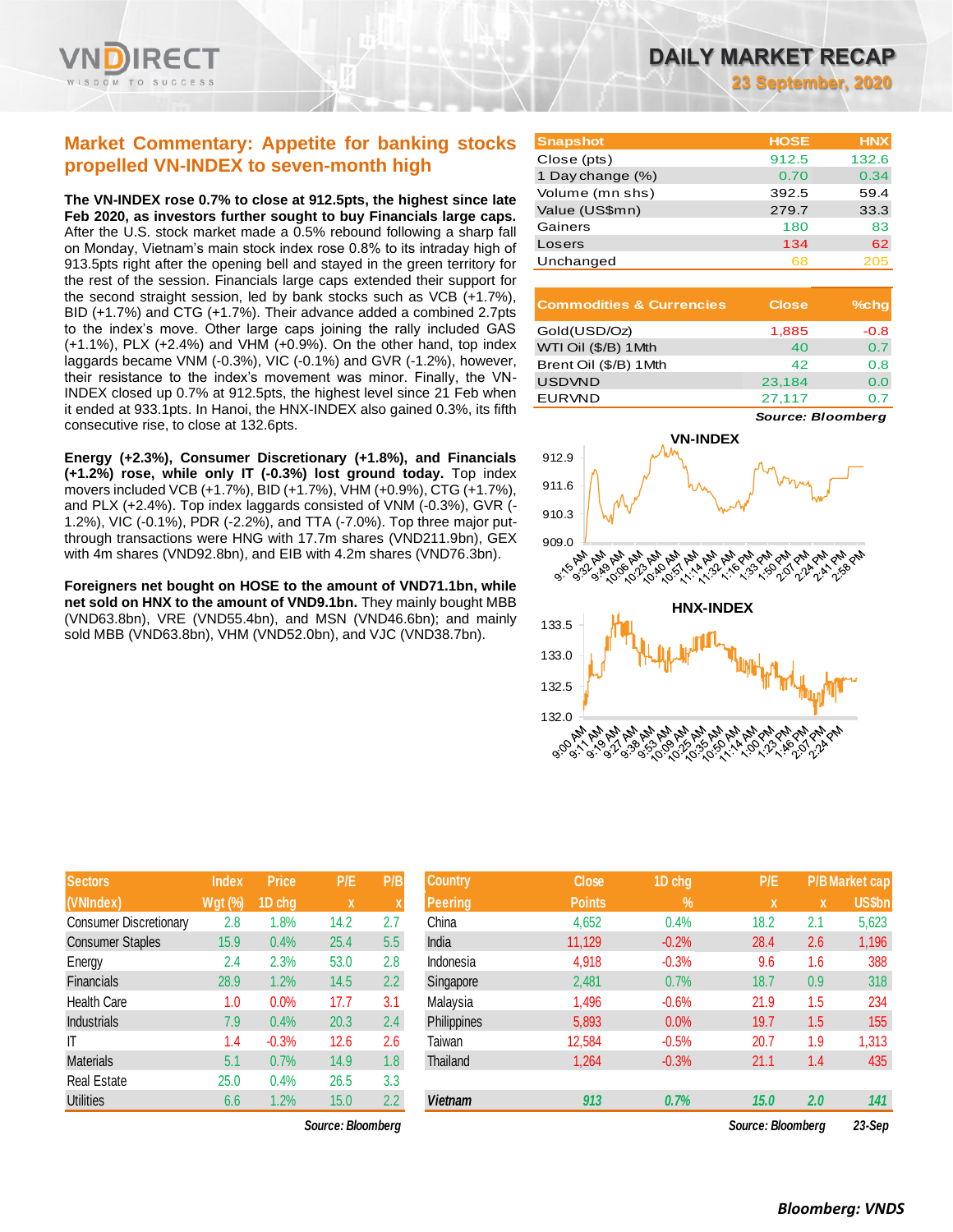

## **Market News**

#### **Oil rises with equities advancing and Citi staying bullish**

Oil edged higher as positive European manufacturing data and rising equity markets gave some respite to recent demand worries. Futures in New York for November delivery rose to over US\$40/barrel. The German economy continues to recover thanks to stronger-than-expected manufacturing figures, data showed, while equity markets in Europe are also stronger. Citigroup Inc. said it remains bullish on the outlook for oil, though the market is undergoing a fitful rebalancing. The American Petroleum Institute reported crude stockpiles increased by nearly 700,000 barrels last week, while gasoline inventories shrunk by 7.7m barrels, according to people familiar, ahead of government data later. *(Bloomberg)*

#### **EVFTA brings new impetus for Vietnam's fishery exports**

The EU is the third largest market for Vietnam's fishery products, after the United States and Japan, with a market share of 17-18%. Under the EVFTA, among about 220 tax lines of fishery products with rates ranging from 0 to 22%, most tax lines in the high range of 6-22% have been reduced to 0 percent immediately after the agreement took effect. The remaining tax lines will be phased out to zero after 3-7 years.

Shrimp is a major export that has benefited from the new tariff scheme. Shrimp exports to the EU in August rose by 20% from the previous month, and are expected to continue to increase towards the year-end. Tuna also has good prospects in the EU market. In the first half of August alone, the value of tuna shipments to the EU picked up 11% MoM to nearly US\$6.3m. Catfish exporters are pinning hope on EVFTA, because under the deal, tariffs on many catfish products have been reduced to 0. However, export of those products has not recovered so far due to deep reduction in the past eight months.

At the same time, technical requirements, quality standards and origin rules under the EVFTA pose new challenges to the Vietnamese fishery sector. Deputy Minister of Agriculture and Rural Development Phung Duc Tien said in anticipation of the free trade deal, Vietnamese fishery enterprises have made necessary preparations to meet the requirements of the EVFTA. He added that Vietnam is also mobilizing the entire political system to address the problem of illegal, unreported and unregulated (IUU) fishing in order to have the EU's "yellow card" removed. *(Vietnamnet.vn)*

## **Notable Corporate Events**

**Phu Nhuan Jewelry JSC (PNJ VN, HOSE) – Business results:** PNJ's 8M20 net revenue edge up 0.1% yoy to VND10,291bn while the after-tax profit dropped 23% yoy to VND548bn, a company report showed. The profit fell due in part to the closure of shops in Da Nang city during the social distancing period as the second wave of COVID-19 outbreaks hit the city, thus slowing demand. *(Ndh.vn)*

*<to be continued>*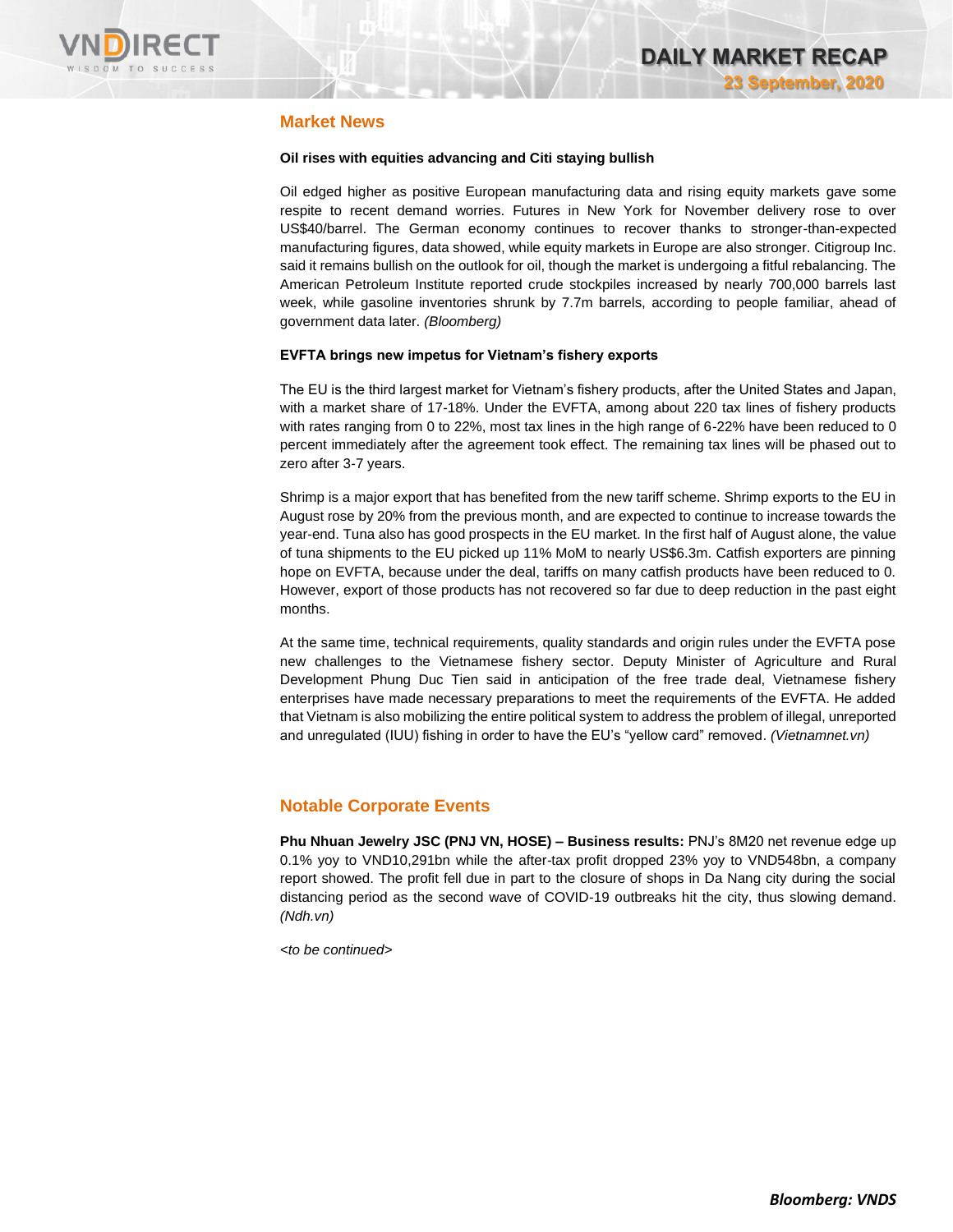#### VND **RECT** WISDOM TO SUCCESS

# **DAILY MARKET RECAP 23 September, 2020**

**COVERAGE SUMMARY**

|               |                    | <b>Adjusted target</b> |                       |               |                      |                      |
|---------------|--------------------|------------------------|-----------------------|---------------|----------------------|----------------------|
| <b>Ticker</b> | <b>Close price</b> | price                  | <b>Dividend yield</b> | <b>Upside</b> | <b>Recomendation</b> | <b>Latest report</b> |
|               |                    |                        |                       |               |                      |                      |
| PC1           | 21,600             | 17,200                 | 0.0%                  | $-20.4%$      | <b>REDUCE</b>        | Link                 |
| <b>LPB</b>    | 10,700             | 11,000                 | 0.0%                  | 2.8%          | <b>HOLD</b>          | Link                 |
| NLG           | 28,100             | 39,600                 | 1.8%                  | 42.7%         | ADD                  | Link                 |
| <b>ACV</b>    | 62,400             | 79,400                 | 0.8%                  | 28.1%         | <b>ADD</b>           | Link                 |
| <b>DPM</b>    | 16,650             | 17,100                 | 6.0%                  | 8.7%          | <b>HOLD</b>          | $Link$               |
| QNS           | 33,400             | 44,300                 | 1.5%                  | 34.1%         | ADD                  | Link                 |
| <b>LTG</b>    | 26,800             | 27,300                 | 6.0%                  | 7.8%          | <b>HOLD</b>          | Link                 |
| VCB           | 85,400             | 86,200                 | 1.1%                  | 2.0%          | <b>HOLD</b>          | Link                 |
| MBB           | 19,200             | 26,200                 | 3.1%                  | 39.6%         | ADD                  | Link                 |
| <b>VPB</b>    | 23,800             | 25,000                 | 0.0%                  | 5.0%          | <b>HOLD</b>          | Link                 |
| <b>TCM</b>    | 22,300             | 28,200                 | 2.4%                  | 28.8%         | <b>ADD</b>           | $Link$               |
| <b>HPG</b>    | 25,800             | 27,300                 | 1.7%                  | 7.5%          | <b>HOLD</b>          | Link                 |
| <b>PVT</b>    | 12,750             | 14,400                 | 6.7%                  | 19.7%         | ADD                  | Link                 |
| <b>STK</b>    | 15,550             | 22,400                 | 7.6%                  | 51.7%         | ADD                  | Link                 |
| <b>PNJ</b>    | 63,400             | 78,800                 | 1.9%                  | 26.2%         | ADD                  | Link                 |
| <b>KDH</b>    | 24,550             | 28,300                 | 2.1%                  | 17.4%         | <b>ADD</b>           | Link                 |
| <b>DCM</b>    | 10,200             | 9,900                  | 8.8%                  | 5.9%          | <b>HOLD</b>          | $Link$               |
| ACB           | 22,500             | 22,300                 | 2.5%                  | 1.6%          | <b>HOLD</b>          | $Link$               |
| GAS           | 72,700             | 70,000                 | 5.7%                  | 2.0%          | <b>HOLD</b>          | $Link$               |
| <b>PVS</b>    | 13,600             | 15,900                 | 5.2%                  | 22.1%         | ADD                  | Link                 |
| <b>PVD</b>    | 11,500             | 11,700                 | 0.0%                  | 1.7%          | <b>HOLD</b>          | $Link$               |
| <b>MSH</b>    | 31,650             | 51,600                 | 11.0%                 | 74.1%         | <b>ADD</b>           | Link                 |
| <b>MWG</b>    | 101,900            | 138,400                | 1.7%                  | 37.5%         | ADD                  | $Link$               |
| <b>POW</b>    | 10,400             | 13,600                 | 0.0%                  | 30.8%         | ADD                  | Link                 |
| <b>TCB</b>    | 22,300             | 27,400                 | 0.0%                  | 22.9%         | ADD                  | $Link$               |
| <b>PPC</b>    | 23,900             | 27,400                 | 8.4%                  | 23.1%         | ADD                  | Link                 |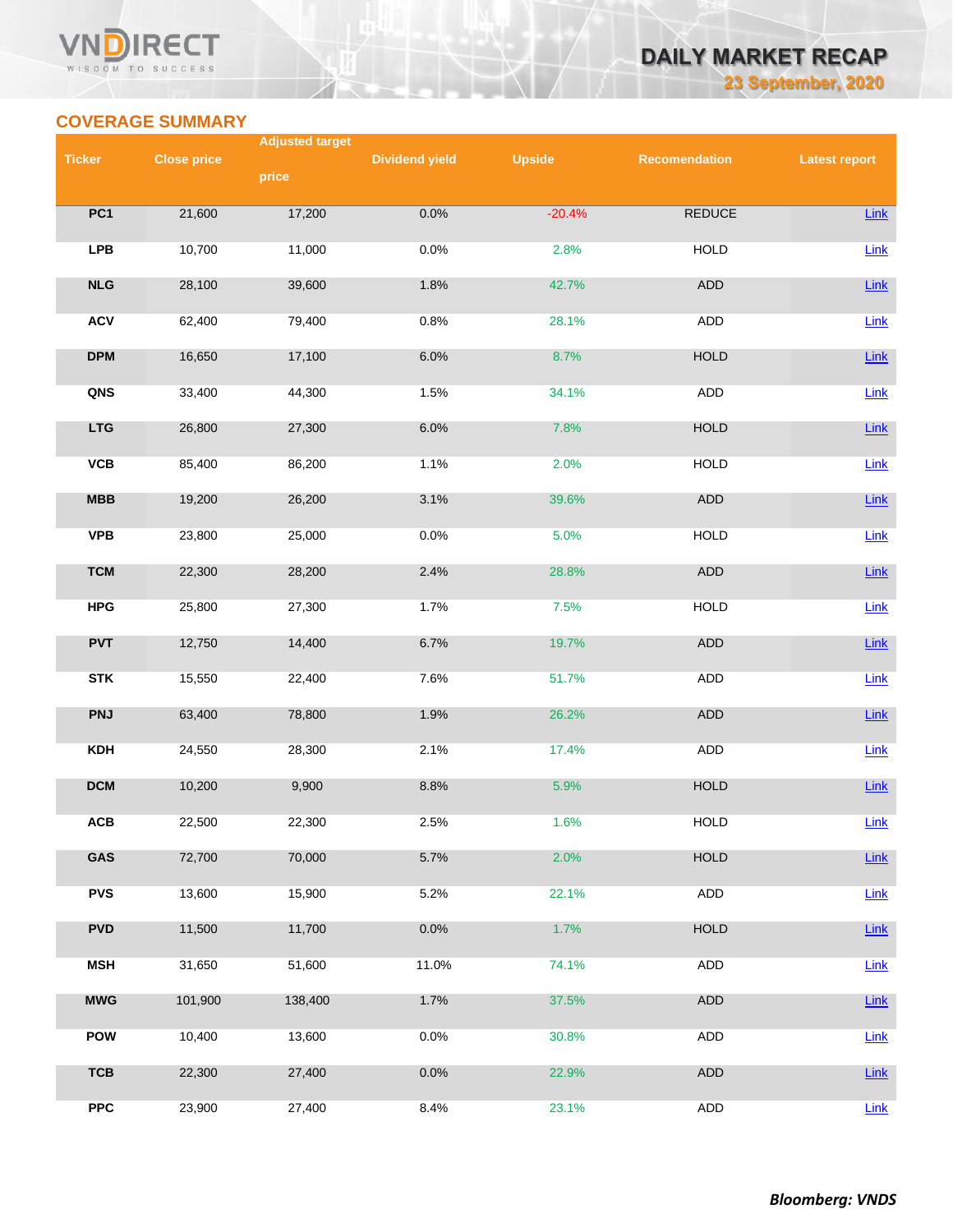

# **DAILY MARKET RECAP**

**23 September, 2020**

|                         |                    | <b>Adjusted target</b> |                       |               |                      |                      |
|-------------------------|--------------------|------------------------|-----------------------|---------------|----------------------|----------------------|
| <b>Ticker</b>           | <b>Close price</b> |                        | <b>Dividend yield</b> | <b>Upside</b> | <b>Recomendation</b> | <b>Latest report</b> |
|                         |                    | price                  |                       |               |                      |                      |
|                         |                    |                        |                       |               |                      |                      |
| VIB                     | 25,700             | 26,300                 | 0.0%                  | 2.3%          | <b>HOLD</b>          | Link                 |
|                         |                    |                        |                       |               |                      |                      |
| <b>KBC</b>              | 14,400             | 17,500                 | 0.0%                  | 21.5%         | ADD                  | Link                 |
|                         |                    |                        |                       |               |                      |                      |
| <b>VNM</b>              | 129,200            | 131,000                | 4.3%                  | 5.7%          | <b>HOLD</b>          | Link                 |
|                         |                    |                        |                       |               |                      |                      |
| <b>VHM</b>              | 77,500             | 104,300                | 1.2%                  | 35.8%         | ADD                  | $Link$               |
|                         |                    |                        |                       |               |                      |                      |
| <b>VJC</b>              | 106,500            | 103,400                | 0.8%                  | $-2.1%$       | <b>HOLD</b>          | Link                 |
|                         |                    |                        |                       |               |                      |                      |
| <b>VHC</b>              | 43,000             | 39,700                 | 2.3%                  | $-5.4%$       | <b>HOLD</b>          | Link                 |
|                         |                    |                        |                       |               |                      |                      |
| <b>VRE</b>              | 29,100             | 38,000                 | 0.0%                  | 30.6%         | ADD                  | $Link$               |
|                         |                    |                        |                       |               |                      |                      |
| <b>GMD</b>              | 23,700             | 25,400                 | 4.2%                  | 11.4%         | <b>HOLD</b>          | Link                 |
|                         |                    |                        |                       |               |                      |                      |
| $\overline{\text{DBC}}$ | 46,350             | 52,300                 | 3.2%                  | 16.1%         | ADD                  | Link                 |
|                         |                    |                        |                       |               |                      |                      |
| <b>FPT</b>              | 51,100             | 61,700                 | 3.3%                  | 24.1%         | ADD                  | $Link$               |
|                         |                    |                        |                       |               |                      |                      |
| <b>MML</b>              | 41,000             | 73,700                 | 0.0%                  | 79.8%         | ADD                  | Link                 |
|                         |                    |                        |                       |               |                      |                      |
| <b>CRE</b>              | 23,400             | 22,000                 | 4.2%                  | $-1.8%$       | <b>HOLD</b>          | Link                 |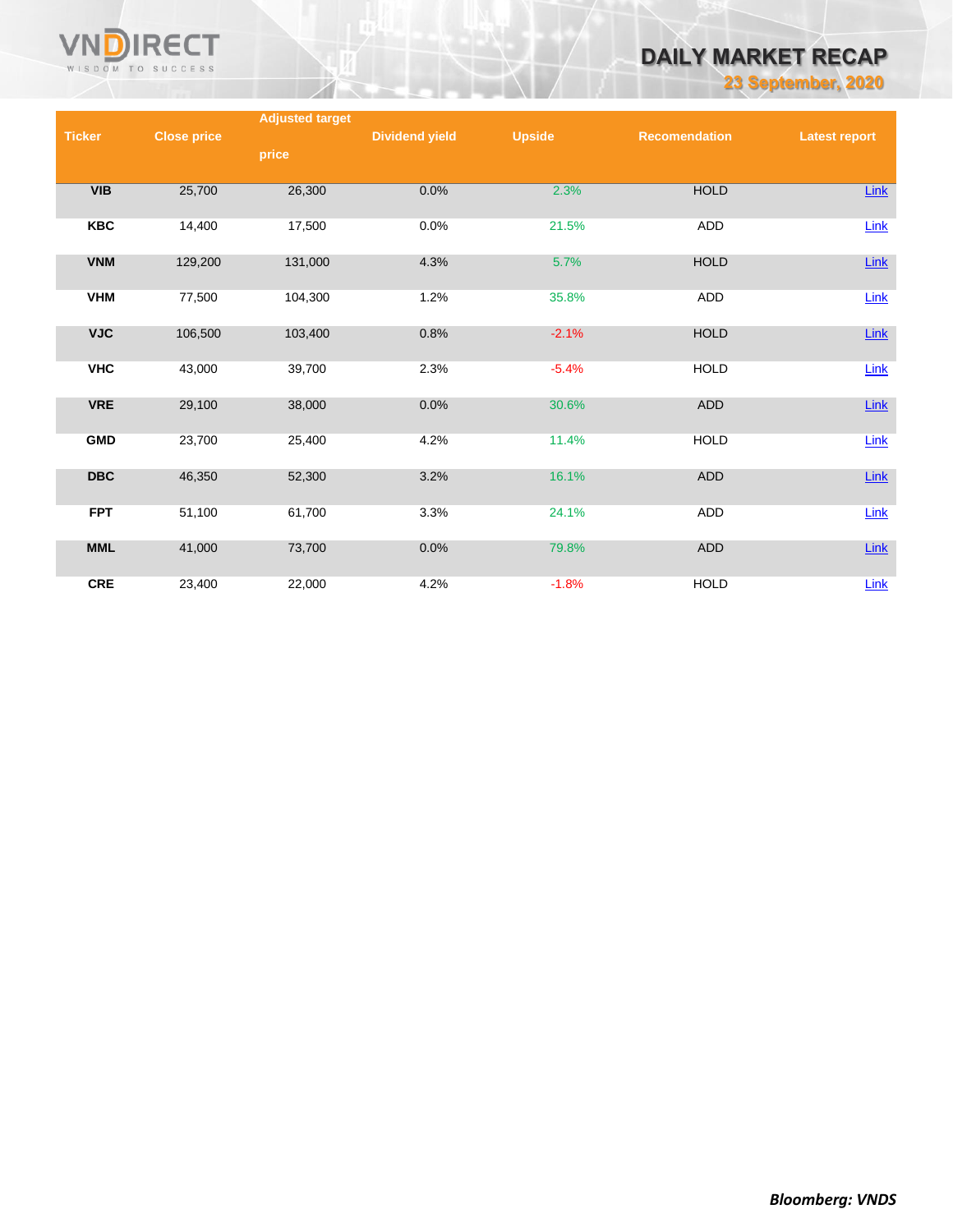### **MARKET MOVEMENTS**

WISDOM TO SUCCESS

n

**RECT** 

|                    |              | <b>HOSE</b> |      |        |              |
|--------------------|--------------|-------------|------|--------|--------------|
| <b>Top gainers</b> |              |             |      |        | <b>VND</b>   |
| <b>Ticker</b>      | Last         | Chg         | %chq | Vol.   | <b>Index</b> |
|                    | <b>Price</b> |             |      |        | impact       |
| <b>GTA</b>         | 12,300       | 800         | 6.96 | 580    | 0.002        |
| <b>PTC</b>         | 9,090        | 590         | 6.94 | 180    | 0.003        |
| SGT                | 5,570        | 360         | 6.91 | 110    | 0.007        |
| <b>PTL</b>         | 5,450        | 350         | 6.86 | 29,370 | 0.010        |
| <b>VAF</b>         | 11,000       | 700         | 6.80 | 110    | 0.007        |

| <b>Top losers</b> |              |          |         |         | <b>VND</b>   |
|-------------------|--------------|----------|---------|---------|--------------|
| <b>Ticker</b>     | Last         | Cha      | %chq    |         | <b>Index</b> |
|                   | <b>Price</b> |          |         |         | impact       |
| <b>KPF</b>        | 13,950       | $-1,050$ | $-7.00$ | 1,080   | $-0.005$     |
| <b>HRC</b>        | 49,300       | $-3,700$ | $-6.98$ | 430     | $-0.031$     |
| DTT               | 8.930        | $-670$   | $-6.98$ | 10      | $-0.002$     |
| TTA               | 22,050       | $-1,650$ | $-6.96$ | 388,160 | $-0.063$     |
| <b>RIC</b>        | 4,570        | $-340$   | $-6.92$ | 270     | $-0.003$     |

|               | <b>Top index movers</b> |       |      |               |              |  |  |
|---------------|-------------------------|-------|------|---------------|--------------|--|--|
| <b>Ticker</b> | Last                    | Cha   | %chq | Vol.          | <b>Index</b> |  |  |
|               | <b>Price</b>            |       |      |               | impact       |  |  |
| <b>VCB</b>    | 85,400                  | 1,400 | 1.67 | 1.40MLN       | 1.457        |  |  |
| <b>BID</b>    | 41,400                  | 700   |      | 1.72 2.11 MLN | 0.790        |  |  |
| <b>VHM</b>    | 77,500                  | 700   | 0.91 | 1.40MLN       | 0.658        |  |  |
| <b>CTG</b>    | 26,250                  | 450   | 1.74 | 6.42MLN       | 0.470        |  |  |
| <b>PLX</b>    | 51,600                  | 1,200 | 2.38 | 583,370       | 0.436        |  |  |

|               | <b>Top index laggers</b> |          |         |         | <b>VND</b>   |
|---------------|--------------------------|----------|---------|---------|--------------|
| <b>Ticker</b> | Last                     | Cha      | %chq    | Vol.    | <b>Index</b> |
|               | <b>Price</b>             |          |         |         | impact       |
| <b>VNM</b>    | 129,200                  | $-400$   | $-0.31$ | 1.04MLN | $-0.196$     |
| <b>GVR</b>    | 12,100                   | $-150$   | $-1.22$ | 1.44MLN | $-0.168$     |
| VIC           | 94,500                   | $-100$   | $-0.11$ | 111.830 | $-0.095$     |
| <b>PDR</b>    | 40,000                   | $-900$   | $-2.20$ | 1.56MLN | $-0.094$     |
| TTA           | 22,050                   | $-1,650$ | $-6.96$ | 388,160 | $-0.063$     |

| <b>VND</b><br><b>Top liquidity</b> |              |     |      |         |              |  |  |
|------------------------------------|--------------|-----|------|---------|--------------|--|--|
| <b>Ticker</b>                      | Last         | Cha | %chq | Val.    | <b>Index</b> |  |  |
|                                    | <b>Price</b> |     |      | (VNDbn) | impact       |  |  |
| <b>HPG</b>                         | 25,800       | 250 | 0.98 | 324     | 0.232        |  |  |
| <b>STB</b>                         | 12,650       | 100 | 0.80 | 319     | 0.053        |  |  |
| <b>VPB</b>                         | 23,800       | 400 | 1.71 | 206     | 0.276        |  |  |
| <b>CTG</b>                         | 26,250       | 450 | 1.74 | 168     | 0.470        |  |  |
| <b>GEX</b>                         | 25,000       | 100 | 0.40 | 157     | 0.014        |  |  |

| <b>HOSE</b><br><b>Top gainers</b><br>Ticker<br>$%$ chg<br>Vol.<br>Chg<br>Last<br><b>Price</b><br>GTA<br>6.96<br>12,300<br>800<br>580<br><b>PTC</b><br>180<br>9,090<br>590<br>6.94<br>SGT<br>360<br>110<br>6.91<br>5,570<br><b>PTL</b><br>350<br>6.86<br>5,450<br>29,370<br>VAF |     |      |     | <b>HNX</b>   |               |              |             |         |        |              |
|--------------------------------------------------------------------------------------------------------------------------------------------------------------------------------------------------------------------------------------------------------------------------------|-----|------|-----|--------------|---------------|--------------|-------------|---------|--------|--------------|
|                                                                                                                                                                                                                                                                                |     |      |     | <b>VND</b>   |               |              |             |         |        | <b>VND</b>   |
|                                                                                                                                                                                                                                                                                |     |      |     | <b>Index</b> | <b>Ticker</b> | Last         | Chg         | $%$ chg | Vol.   | <b>Index</b> |
|                                                                                                                                                                                                                                                                                |     |      |     | impact       |               | <b>Price</b> |             |         |        | impact       |
|                                                                                                                                                                                                                                                                                |     |      |     | 0.002        | <b>ACM</b>    | 800          | 100         | 14.29   | 78,600 | 0.005        |
|                                                                                                                                                                                                                                                                                |     |      |     | 0.003        | L35           | 6,600        | 600         | 10.00   | 100    | 0.001        |
|                                                                                                                                                                                                                                                                                |     |      |     | 0.007        | CAN           | 28,700       | 2,600       | 9.96    | 100    | 0.006        |
|                                                                                                                                                                                                                                                                                |     |      |     | 0.010        | TST           | 10,000       | 900         | 9.89    | 15,400 | 0.003        |
| 11,000                                                                                                                                                                                                                                                                         | 700 | 6.80 | 110 | 0.007        | VBC.          | 19,100       | 1,700       | 9.77    | 100    | 0.002        |
|                                                                                                                                                                                                                                                                                |     |      |     |              |               |              | Top gainers |         |        |              |

| <b>Top losers</b> |              |          |         |         | <b>VND</b>   | <b>Top losers</b> |              |          |          |        | <b>VND</b>   |
|-------------------|--------------|----------|---------|---------|--------------|-------------------|--------------|----------|----------|--------|--------------|
| Ticker            | Last         | Chg      | $%$ chg | Vol.    | <b>Index</b> | Ticker            | Last         | Chg      | $%$ chg  | Vol.   | <b>Index</b> |
|                   | <b>Price</b> |          |         |         | impact       |                   | <b>Price</b> |          |          |        | impact       |
| KPF               | 13.950       | $-1.050$ | $-7.00$ | .080    | $-0.005$     | <b>CKV</b>        | 11.700       | $-1.300$ | $-10.00$ | 300    | $-0.002$     |
| HRC               | 49,300       | $-3,700$ | $-6.98$ | 430     | $-0.031$     | <b>GLT</b>        | 25,400       | $-2,800$ | $-9.93$  | 600    | $-0.007$     |
| DTT               | 8,930        | $-670$   | $-6.98$ | 10      | $-0.002$     | VGP               | 22.100       | $-2.400$ | $-9.80$  | 2,500  | $-0.016$     |
| TTA               | 22,050       | $-1,650$ | $-6.96$ | 388.160 | $-0.063$     | <b>TFC</b>        | 5,700        | $-600$   | $-9.52$  | 600    | $-0.004$     |
| <b>RIC</b>        | 4,570        | $-340$   | $-6.92$ | 270     | $-0.003$     | <b>MDC</b>        | 8,000        | $-800$   | $-9.09$  | 12,500 | $-0.004$     |

| <b>Top index movers</b> |              |       |         |         | <b>VND</b>   | <b>Top index movers</b> |              |     |         |          |              |
|-------------------------|--------------|-------|---------|---------|--------------|-------------------------|--------------|-----|---------|----------|--------------|
| Ticker                  | Last         | Chg   | $%$ chg | Vol.    | <b>Index</b> | Ticker                  | Last         | Chg | $%$ chg | Vol.     | <b>Index</b> |
|                         | <b>Price</b> |       |         |         | impact       |                         | <b>Price</b> |     |         |          | impact       |
| VCB                     | 85.400       | 1.400 | 1.67    | .40MLN  | 1.457        | <b>ACB</b>              | 22,500       | 200 | 0.90    | 6.51 MLN | 0.423        |
| <b>BID</b>              | 41,400       | 700   | 1.72    | 2.11MLN | 0.790        | <b>SHB</b>              | 15,500       | 100 | 0.65    | 3.87MLN  | 0.145        |
| VHM                     | 77.500       | 700   | 0.91    | .40MLN  | 0.658        | <b>PVS</b>              | 13,600       | 100 | 0.74    | 9.34MLN  | 0.025        |
| <b>CTG</b>              | 26,250       | 450   | 1.74    | 6.42MLN | 0.470        | <b>SHS</b>              | 12,100       | 100 | 0.83    | 3.09MLN  | 0.020        |
| <b>PLX</b>              | 51,600       | 1.200 | 2.38    | 583.370 | 0.436        | KLF                     | 1,700        | 100 | 6.25    | 1.92MLN  | 0.017        |

|            | <b>Top index laggers</b> |          |         |         |              | <b>Top index laggers</b> |              |          |         |         | <b>VND</b>   |
|------------|--------------------------|----------|---------|---------|--------------|--------------------------|--------------|----------|---------|---------|--------------|
| Ticker     | Last                     | Chg      | $%$ chg | Vol.    | <b>Index</b> | Ticker                   | Last         | Chg      | $%$ chg | Vol.    | <b>Index</b> |
|            | <b>Price</b>             |          |         |         | impact       |                          | <b>Price</b> |          |         |         | impact       |
| <b>VNM</b> | 129.200                  | $-400$   | $-0.31$ | 1.04MLN | $-0.196$     | <b>NVB</b>               | 8.600        | $-200$   | $-2.27$ | 2.98MLN | $-0.080$     |
| <b>GVR</b> | 12.100                   | $-150$   | $-1.22$ | 1.44MLN | $-0.168$     | <b>OCH</b>               | 7,500        | $-500$   | $-6.25$ | 400     | $-0.046$     |
| VIC        | 94.500                   | $-100$   | $-0.11$ | 111.830 | $-0.095$     | L14                      | 55.700       | $-1.400$ | $-2.45$ | 36.100  | $-0.025$     |
| PDR        | 40,000                   | $-900$   | $-2.20$ | .56MLN  | $-0.094$     | <b>PGS</b>               | 15,500       | $-600$   | $-3.73$ | 177.800 | $-0.020$     |
| TTA        | 22,050                   | $-1,650$ | $-6.96$ | 388.160 | $-0.063$     | PTI                      | 20,100       | $-800$   | $-3.83$ | 2,000   | $-0.017$     |

| <b>Top liquidity</b> |              |     |         |         | <b>VND</b>   | <b>Top liquidity</b> |              |        |         |                   | <b>VND</b>   |
|----------------------|--------------|-----|---------|---------|--------------|----------------------|--------------|--------|---------|-------------------|--------------|
| Ticker               | Last         | Chg | $%$ chq | Val.    | <b>Index</b> | Ticker               | Last         | Chg    | %chq    | Val.              | <b>Index</b> |
|                      | <b>Price</b> |     |         | (VNDbn) | impact       |                      | <b>Price</b> |        |         | (VNDbn)           | impact       |
| HPG                  | 25,800       | 250 | 0.98    | 324     | 0.232        | <b>ACB</b>           | 22,500       | 200    | 0.90    | 147               | 0.423        |
| <b>STB</b>           | 12,650       | 100 | 0.80    | 319     | 0.053        | <b>PVS</b>           | 13,600       | 100    | 0.74    | 128               | 0.025        |
| VPB                  | 23,800       | 400 | 1.71    | 206     | 0.276        | <b>SHB</b>           | 15,500       | 100    | 0.65    | 60                | 0.145        |
| <b>CTG</b>           | 26,250       | 450 | 1.74    | 168     | 0.470        | <b>SHS</b>           | 12,100       | 100    | 0.83    | 37                | 0.020        |
| GEX                  | 25,000       | 100 | 0.40    | 157     | 0.014        | <b>NVB</b>           | 8,600        | $-200$ | $-2.27$ | 26                | $-0.080$     |
|                      |              |     |         |         |              |                      |              |        |         | Source: Bloomberg |              |

*Source: Bloomberg*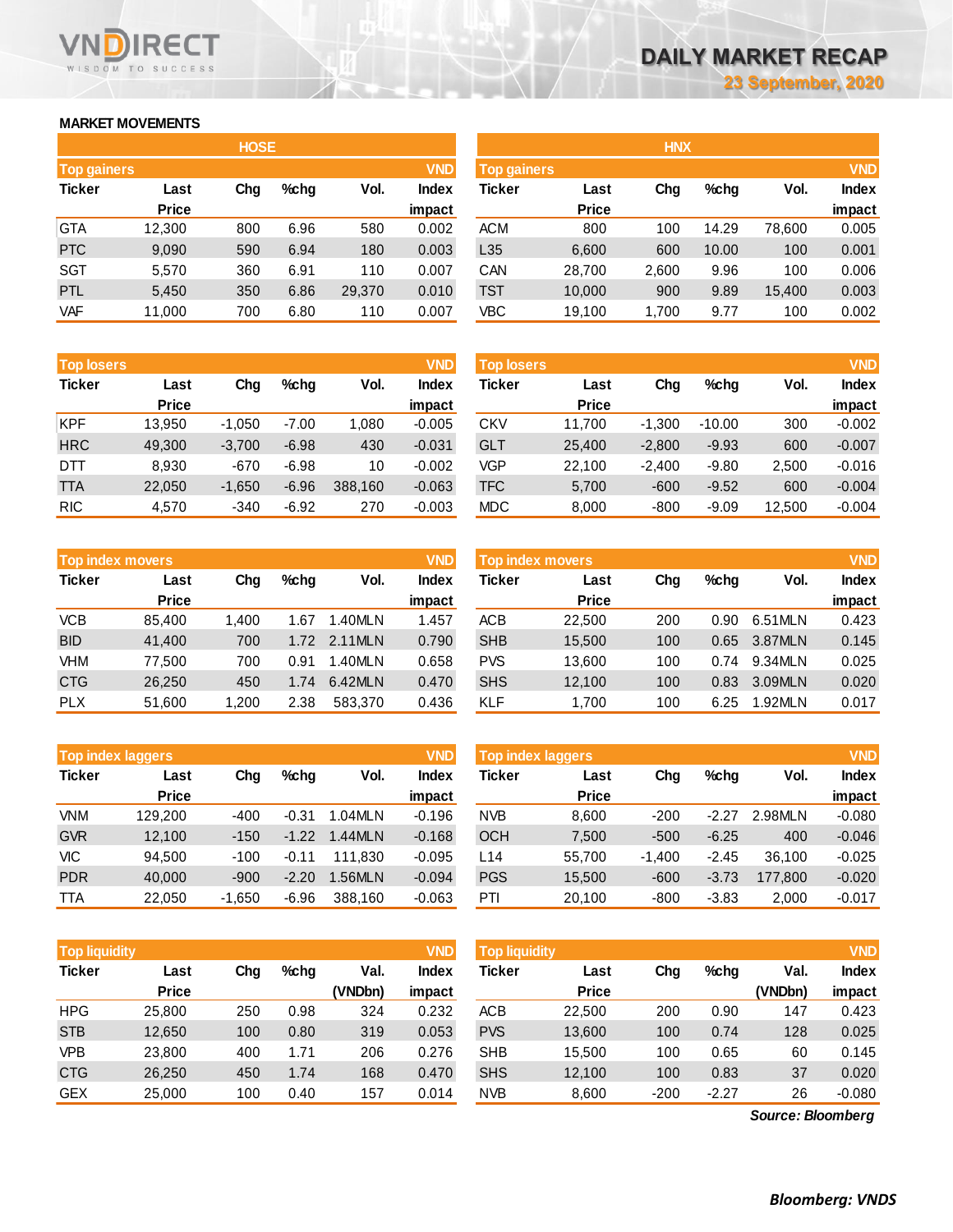

### **FOREIGN ACTIVITIES**

| Volume (Mn'shs)       | <b>HOSE</b> | <b>HNX</b> | <b>Value (VND'bn)</b> | <b>HOSE</b> | <b>HNX</b> |
|-----------------------|-------------|------------|-----------------------|-------------|------------|
| <b>BUY</b>            | 18.4        | 0.3        | <b>BUY</b>            | 546.4       | 2.3        |
| % of market           | 5.0%        | $0.6\%$    | % of market           | 8.6%        | 0.3%       |
| <b>SELL</b>           | 18.5        | 0.6        | <b>SELL</b>           | 475.3       | 11.4       |
| % of market           | 5.0%        | $1.0\%$    | % of market           | 7.5%        | 1.5%       |
| <b>NET BUY (SELL)</b> | (0.0)       | (0.3)      | <b>NET BUY (SELL)</b> | 71.1        | (9.1)      |

*Source: HSX, HNX*

### **Foreign net buy/sell (30 days) in VND'bn**



| <b>YTD ACCUMULATION</b> |             |            |                       |             |                               |
|-------------------------|-------------|------------|-----------------------|-------------|-------------------------------|
| Volume (MIn'shs)        | <b>HOSE</b> | <b>HNX</b> | Value (VND'bn)        | <b>HOSE</b> | <b>HNX</b>                    |
| <b>BUY</b>              | 3,371.1     | 101.3      | <b>BUY</b>            | 128,441.7   | 1,414.9                       |
| % of market             | 6.5%        | 1.0%       | % of market           | 14.2%       | 0.8%                          |
| <b>SELL</b>             | 4,313.0     | 344.5      | <b>SELL</b>           | 131,754.6   | 3,707.5                       |
| % of market             | 8.3%        | 3.5%       | % of market           | 14.6%       | 2.2%                          |
| <b>NET BUY (SELL)</b>   | (941.9)     | (243.2)    | <b>NET BUY (SELL)</b> | (3,312.9)   | (2,292.6)<br>Source: HSX, HNX |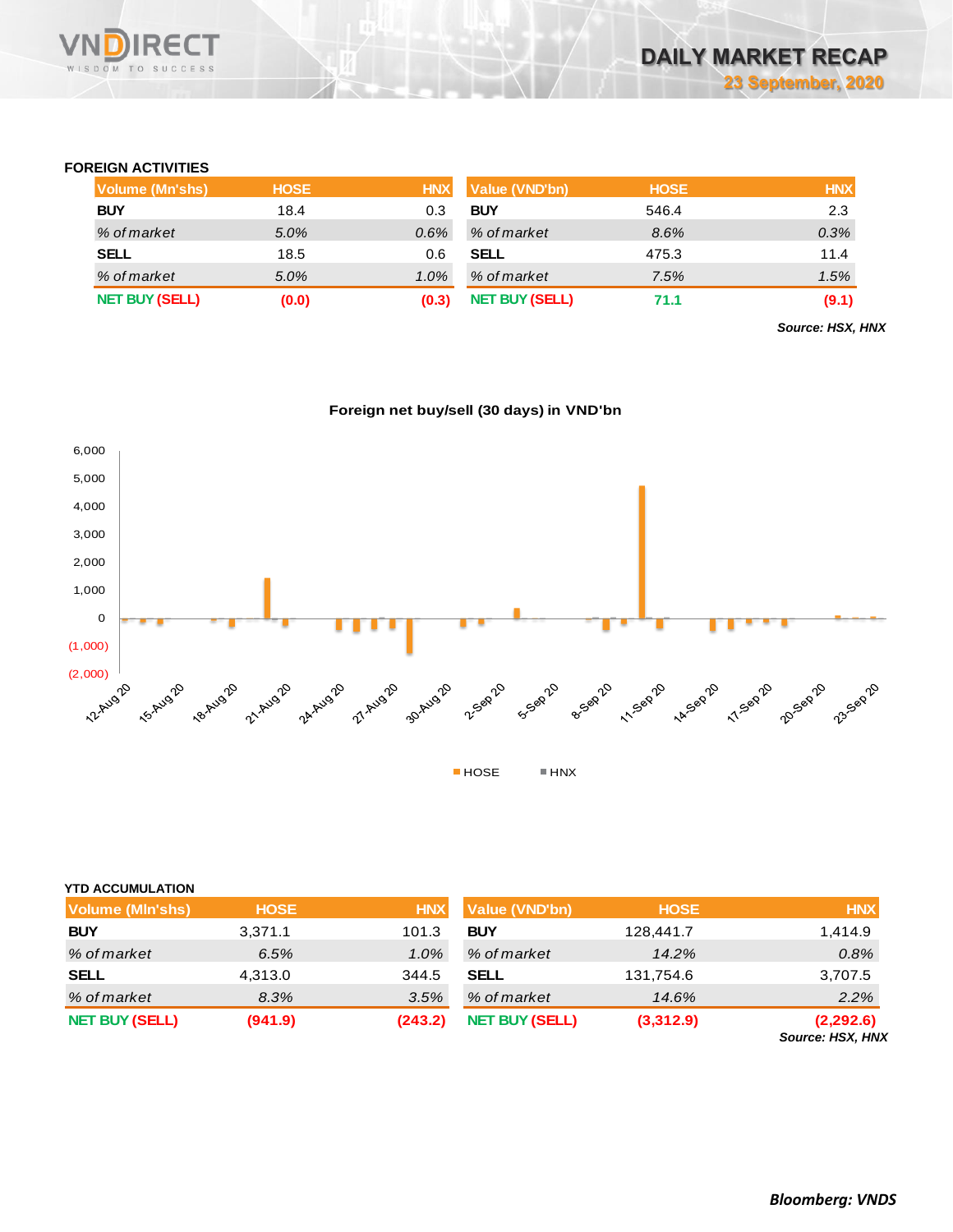## **FOREIGN ACTIVITIES**

WISDOM TO SUCCESS

VND

**RECT** 

|                               |              | <b>HOSE</b> |      |       |               | <b>HNX</b> |                               |        |         |       |               |
|-------------------------------|--------------|-------------|------|-------|---------------|------------|-------------------------------|--------|---------|-------|---------------|
| Top buy by foreigners (value) |              |             |      |       | <b>VND'bn</b> |            | Top buy by foreigners (value) |        |         |       | <b>VND'bn</b> |
| <b>Ticker</b>                 | Last         | Chg         | %chg | Value | <b>Index</b>  | Ticker     | Last                          | Chg    | %chg    | Value | <b>Index</b>  |
|                               | <b>Price</b> |             |      |       | impact        |            | <b>Price</b>                  |        |         |       | impact        |
| <b>MBB</b>                    | 19,200       | 0           | 0.00 | 63.8  | 0.000         | TIG        | 7,200                         | 0      | 0.00    | 0.5   | 0.000         |
| <b>VRE</b>                    | 29,100       | 400         | 1.39 | 55.4  | 0.261         | <b>PVS</b> | 13,600                        | 100    | 0.74    | 0.4   | 0.000         |
| <b>MSN</b>                    | 55,400       | 1,100       | 2.03 | 46.6  | 0.363         | <b>AMV</b> | 17,700                        | 300    | 1.72    | 0.2   | 0.000         |
| <b>VCB</b>                    | 85,400       | 1,400       | 1.67 | 34.9  | 1.457         | <b>MST</b> | 3,400                         | $-100$ | $-2.86$ | 0.2   | 0.000         |
| <b>FUEVFVND</b>               | 13,400       | 200         | 1.52 | 30.9  | 0.000         | KLF        | 1,700                         | 100    | 6.25    | 0.2   | 0.000         |

|               | Top sell by foreigners (value) |        |         |       |          | Top sell by foreigners (value) |              |        |         |       | <b>VND'bn</b> |
|---------------|--------------------------------|--------|---------|-------|----------|--------------------------------|--------------|--------|---------|-------|---------------|
| <b>Ticker</b> | Last                           | Chg    | %chg    | Value | Index    | Ticker                         | Last         | Chg    | %chg    | Value | Index         |
|               | <b>Price</b>                   |        |         |       | impact   |                                | <b>Price</b> |        |         |       | impact        |
| <b>MBB</b>    | 19,200                         | 0      | 0.00    | 63.8  | 0.000    | <b>VCS</b>                     | 66,700       | $-200$ | $-0.30$ | 4.8   | 0.000         |
| <b>VHM</b>    | 77,500                         | 700    | 0.91    | 52.0  | 0.658    | TNG                            | 13,300       | $-100$ | $-0.75$ | 2.7   | 0.000         |
| <b>VJC</b>    | 106,500                        | $-200$ | $-0.19$ | 38.7  | $-0.030$ | <b>DXP</b>                     | 12,000       | $-300$ | $-2.44$ | 1.1   | 0.000         |
| <b>MSN</b>    | 55,400                         | 1,100  | 2.03    | 34.1  | 0.363    | <b>SHB</b>                     | 15,500       | 100    | 0.65    | 1.0   | 0.000         |
| VNM           | 129,200                        | $-400$ | $-0.31$ | 27.2  | $-0.196$ | <b>AMV</b>                     | 17,700       | 300    | 1.72    | 0.4   | 0.000         |

| Top net buy by foreigners (value) |              |       |      |       | <b>VND'bn</b> | Top net buy by foreigners (value) |              |        |         |       | <b>VND'bn</b> |
|-----------------------------------|--------------|-------|------|-------|---------------|-----------------------------------|--------------|--------|---------|-------|---------------|
| <b>Ticker</b>                     | Last         | Chg   | %chg | Value | Index         | Ticker                            | Last         | Chg    | %chg    | Value | Index         |
|                                   | <b>Price</b> |       |      |       | impact        |                                   | <b>Price</b> |        |         |       | impact        |
| <b>VRE</b>                        | 29,100       | 400   | 1.39 | 53.9  | 0.261         | TIG                               | 7,200        | 0      | 0.00    | 0.5   | 0.000         |
| <b>VCB</b>                        | 85,400       | 1,400 | 1.67 | 33.5  | 1.457         | <b>PVS</b>                        | 13,600       | 100    | 0.74    | 0.4   | 0.000         |
| <b>FUEVFVND</b>                   | 13.400       | 200   | 1.52 | 30.9  | 0.000         | <b>MST</b>                        | 3,400        | $-100$ | $-2.86$ | 0.2   | 0.000         |
| <b>FUESSVFL</b>                   | 10.190       | 160   | 1.60 | 28.2  | 0.000         | <b>KLF</b>                        | 1,700        | 100    | 6.25    | 0.2   | 0.000         |
| SSI                               | 16,700       | 150   | 0.91 | 27.5  | 0.025         | <b>SHE</b>                        | 19,700       | $-700$ | $-3.43$ | 0.1   | 0.000         |

|               | Top net sell by foreigners (value) |        |         |         | <b>VND'bn</b> | Top net sell by foreigners (value) |        | <b>VND'bn</b> |         |         |              |
|---------------|------------------------------------|--------|---------|---------|---------------|------------------------------------|--------|---------------|---------|---------|--------------|
| <b>Ticker</b> | Last                               | Chg    | %chg    | Value   | <b>Index</b>  | Ticker                             | Last   | Chg           | %chg    | Value   | <b>Index</b> |
|               | <b>Price</b>                       |        |         |         | impact        |                                    | Price  |               |         |         | impact       |
| VHM           | 77,500                             | 700    | 0.91    | $-22.1$ | 0.658         | <b>VCS</b>                         | 66,700 | $-200$        | $-0.30$ | $-4.78$ | 0.000        |
| <b>KBC</b>    | 14.400                             | 500    | 3.60    | $-20.7$ | 0.067         | <b>TNG</b>                         | 13,300 | $-100$        | $-0.75$ | $-2.68$ | 0.000        |
| VND           | 13,500                             | 200    | 1.50    | $-18.2$ | 0.012         | <b>DXP</b>                         | 12,000 | $-300$        | $-2.44$ | $-1.13$ | 0.000        |
| <b>DXG</b>    | 10.500                             | 0      | 0.00    | $-10.5$ | 0.000         | <b>SHB</b>                         | 15,500 | 100           | 0.65    | $-0.96$ | 0.000        |
| VNM           | 129,200                            | $-400$ | $-0.31$ | $-10.0$ | $-0.196$      | <b>SRA</b>                         | 15.100 | 1.000         | 7.09    | $-0.21$ | 0.000        |

*23-Sep-20*

*Source: Bloomberg, HOSE, HNX*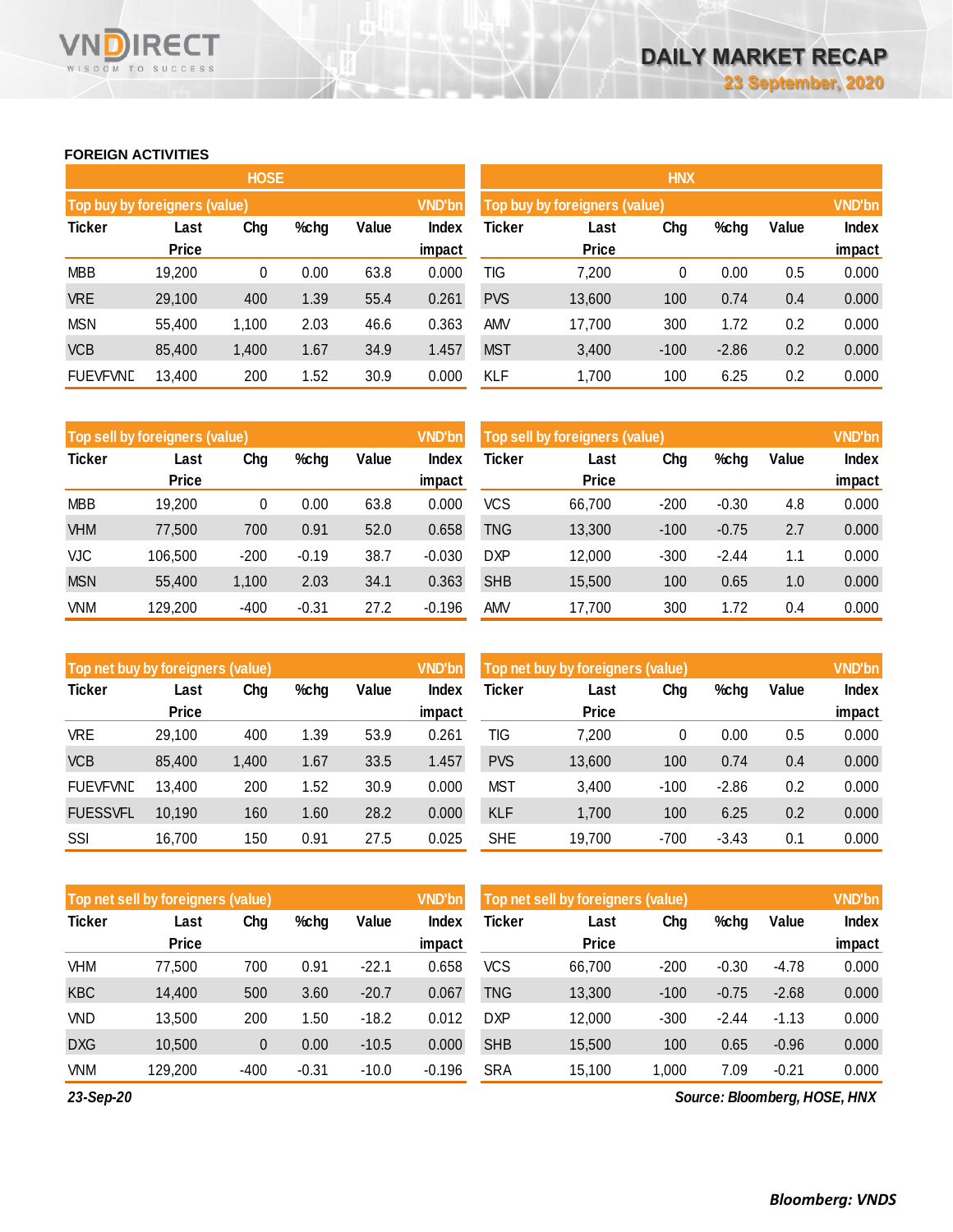### **TOP 60 MARKET CAP STOCKS SNAPSHOT ON HOSE**

Τ.

WISDOM TO SUCCESS

| No. Ticker             | <b>Price</b>      |              | Price change (%) |               |                |                | Mkt. Cap Outs. Vol. Float ratio |              | Avail. Fil Ave. daily vol. | P/E                       | P/B          | <b>ROE</b>    | <b>ROA</b>   |
|------------------------|-------------------|--------------|------------------|---------------|----------------|----------------|---------------------------------|--------------|----------------------------|---------------------------|--------------|---------------|--------------|
|                        | <b>VND</b>        | 1M           | <b>3M</b>        | 6M            | <b>US\$mln</b> | <b>MIn'shs</b> | $\%$                            |              | $% (30 days-shs)$          | $\boldsymbol{\mathsf{x}}$ | $\pmb{\chi}$ | $\frac{9}{6}$ | %            |
| 1 VIC VM               | 94,500            | 9.8          | 0.3              | 23.0          | 13,787         | 3,382          | 23.2                            | 22.9         | 632,675                    | 40.5                      | 3.8          | 9.5           | 2.0          |
| 2 VCB VM               | 85,400            | 3.0          | $-0.7$           | 49.3          | 13,662         | 3,709          | 25.2                            | 6.4          | 1,147,274                  | 17.4                      | 3.5          | 22.0          | 1.6          |
| 3 VHM VM               | 77,500            | $-2.5$       | $-0.3$           | 30.5          | 10,996         | 3,290          | 23.4                            | 26.8         | 1,934,904                  | 11.6                      | 3.7          | 36.5          | 12.2         |
| 4 VNM VM<br>5 BID VM   | 129,200<br>41,400 | 11.8<br>6.3  | 11.4<br>1.7      | 54.4<br>34.4  | 9,704<br>7,182 | 1,741<br>4,022 | 71.2<br>19.0                    | 41.5<br>12.5 | 1,352,296<br>1,206,557     | 23.3<br>19.4              | 7.5<br>2.2   | 33.0<br>12.3  | 23.9<br>0.6  |
| 6 GAS VM               | 72,700            | 1.0          | $-1.6$           | 34.9          | 6,002          | 1,914          | 4.2                             | 45.8         | 643,009                    | 14.1                      | 2.7          | 20.5          | 15.0         |
| 7 SAB VM               | 190,000           | 5.8          | 15.9             | 62.1          | 5,255          | 641            | 10.4                            | 36.8         | 111,167                    | 30.0                      | 6.6          | 23.7          | 17.0         |
| 8 CTG VM               | 26,250            | 8.0          | 12.9             | 42.3          | 4,216          | 3,723          | 35.5                            | 0.0          | 4,925,969                  | 8.8                       | 1.2          | 14.6          | 0.9          |
| 9 HPG VM               | 25,800            | 6.0          | 14.7             | 79.0          | 3,687          | 3,313          | 52.9                            | 14.7         | 12,411,510                 | 9.8                       | 1.6          | 18.1          | 8.5          |
| 10 TCB VM              | 22,300            | 9.6          | 8.0              | 38.1          | 3,367          | 3,500          | 70.0                            | 0.0          | 2,568,985                  | 7.2                       | 1.2          | 17.6          | 2.9          |
| 11 VREVM               | 29,100            | 9.8          | 7.0              | 53.2          | 2,852          | 2,272          | 39.7                            | 18.1         | 2,775,559                  | 27.5                      | 2.4          | 8.9           | 6.4          |
| 12 MSN VM              | 55,400            | 5.3          | $-5.1$           | 12.6          | 2,807          | 1,175          | 36.8                            | 10.9         | 1,235,276                  | 17.0                      | 2.8          | 13.9          | 4.4          |
| 13 PLX VM              | 51,600            | 10.8         | 11.6             | 36.5          | 2,713          | 1,219          | 11.0                            | 4.0          | 1,270,481                  | 59.5                      | 3.1          | 5.1           | 1.7          |
| 14 NVL VM              | 63,600            | 1.0          | 9.1              | 22.3          | 2,664          | 971            | 27.7                            | 32.7         | 1,345,320                  | 16.1                      | 2.7          | 17.8          | 4.4          |
| 15 VPB VM              | 23,800            | 8.7          | 4.6              | 21.4          | 2,503          | 2,438          | 73.3                            | 0.0          | 3,986,784                  | 5.8                       | 1.2          | 23.5          | 2.7          |
| 16 VJC VM              | 106,500           | 6.9          | $-2.7$           | 11.2          | 2,406          | 524            | 46.2                            | 12.3         | 443,198                    | 30.6                      | 3.7          | 12.3          | 4.2          |
| 17 GVR VM<br>18 MBB VM | 12,100<br>19,200  | 2.1<br>11.0  | $-3.6$<br>9.7    | 42.4<br>28.9  | 2,088<br>1,997 | 4,000<br>2,411 | 100.0<br>66.9                   | 12.4<br>0.0  | 1,648,729<br>5,424,454     | 16.0<br>5.5               | 1.0<br>1.1   | 6.5<br>20.7   | 3.9<br>1.9   |
| 19 MWG VM              | 101,900           | 24.3         | 19.5             | 41.9          | 1,990          | 453            | 89.1                            | 0.0          | 966,558                    | 12.2                      | 3.2          | 30.3          | 10.5         |
| 20 BCM VM              | 41,500            | <b>N/A</b>   | <b>N/A</b>       | <b>N/A</b>    | 1,853          | 1,035          | 100.0                           | 47.3         | <b>N/A</b>                 | <b>N/A</b>                | 2.9          | <b>N/A</b>    | <b>N/A</b>   |
| 21 FPT VM              | 51,100            | 7.8          | 7.5              | 32.4          | 1,728          | 784            | 75.8                            | 0.0          | 1,836,651                  | 11.9                      | 2.7          | 23.6          | 10.1         |
| 22 HVN VM              | 26,850            | 11.0         | $-0.9$           | 44.7          | 1,643          | 1,418          | 3.9                             | 20.8         | 683,329                    | <b>N/A</b>                | 3.3          | $-38.6$       | $-7.4$       |
| 23 BVHVM               | 49,850            | 8.7          | 2.6              | 54.3          | 1,596          | 742            | 31.9                            | 20.8         | 860,438                    | 30.7                      | 1.9          | 6.7           | 0.9          |
| 24 HDB VM              | 31,050            | 14.2         | 17.2             | 59.6          | 1,294          | 966            | 68.3                            | 9.5          | 1,233,512                  | 7.3                       | 1.4          | 21.6          | 1.8          |
| 25 POW VM              | 10,400            | 3.5          | $-1.0$           | 32.1          | 1,051          | 2,342          | 87.9                            | 38.2         | 3,627,372                  | 11.1                      | 0.9          | 8.1           | 3.8          |
| 26 STB VM              | 12,650            | 14.5         | 9.5              | 38.7          | 984            | 1,804          | 96.2                            | 14.5         | 10,256,200                 | 9.4                       | 0.8          | 9.2           | 0.5          |
| 27 EIB VM              | 17,100            | 0.9          | $-5.0$           | 6.9           | 907            | 1,229          | 94.0                            | 0.1          | 285,162                    | 30.2                      | 1.3          | 4.4           | 0.5          |
| 28 TPB VM              | 23,700            | 7.7          | 11.3             | 11.3          | 835            | 817            | 53.4                            | 0.0          | 732,212                    | 5.7                       | 1.3          | 26.6          | 2.1          |
| 29 PDR VM              | 40,000            | 45.7         | 59.7             | 80.8          | 639            | 370            | 37.3                            | 48.2         | 1,114,851                  | 16.3                      | 3.6          | 23.3          | 7.1          |
| 30 BHN VM<br>31 PNJ VM | 63,000<br>63,400  | 31.3<br>12.6 | 17.8<br>6.0      | 26.4<br>23.8  | 630<br>616     | 232<br>225     | 0.9<br>71.2                     | 31.5         | 9,569                      | 41.1<br>13.7              | 3.1          | 7.7<br>23.6   | 4.2<br>14.1  |
| 32 DHG VM              | 106,000           | 7.1          | 16.0             | 40.4          | 598            | 131            | 5.2                             | 0.0<br>45.2  | 616,756<br>11,886          | 21.0                      | 3.0<br>4.3   | 21.2          | 15.9         |
| 33 KDH VM              | 24,550            | 2.9          | 7.0              | 35.7          | 592            | 559            | 80.7                            | 7.2          | 562,539                    | 12.6                      | 1.8          | 15.4          | 8.9          |
| 34 HNG VM              | 12,200            | $-3.2$       | $-22.3$          | $-3.9$        | 583            | 1,109          | 18.8                            | 48.8         | 1,889,144                  | <b>N/A</b>                | 1.5          | $-17.8$       | $-6.0$       |
| 35 REE VM              | 40,050            | 12.5         | 27.8             | 44.3          | 536            | 310            | 55.7                            | 0.0          | 464,700                    | 8.4                       | 1.2          | 14.8          | 7.9          |
| 36 GEX VM              | 25,000            | 17.9         | 44.1             | 85.2          | 507            | 470            | 76.4                            | 34.7         | 7,263,770                  | 17.9                      | 1.9          | 10.9          | 3.2          |
| 37 APH VM              | 75,200            | 0.8          | <b>N/A</b>       | <b>N/A</b>    | 476            | 147            | 100.0                           | 60.2         | 327,212                    | <b>N/A</b>                | 4.9          | <b>N/A</b>    | <b>N/A</b>   |
| 38 VGC VM              | 23,400            | 5.9          | 20.6             | 66.0          | 453            | 448            | 35.6                            | 41.3         | 600,131                    | 17.2                      | 1.6          | 9.3           | 3.1          |
| 39 LGC VM              | 52,900            | 11.4         | 23.9             | 17.8          | 440            | 193            | 0.3                             | 4.0          | 15,963                     | 35.7                      | 3.5          | 9.9           | 2.6          |
| 40 SSIVM               | 16,700            | 13.6         | 3.7              | 50.2          | 433            | 601            | 83.6                            | 50.8         | 5,358,246                  | 9.7                       | 1.0          | 10.7          | 3.8          |
| 41 SBT VM              | 14,400            | 2.1          | $-4.0$           | 5.1           | 364            | 587            | 18.4                            | 94.5         | 3,189,669                  | 25.7                      | 1.2          | 5.1           | 2.1          |
| 42 PHR VM              | 58,500            | $-0.7$       | 12.3             | 52.1          | 342            | 135            | 32.4                            | 36.0         | 1,296,249                  | 10.0                      | 2.6          | 27.3          | 14.6         |
| 43 VHC VM              | 43,000            | 11.1         | 13.8             | 92.0          | 337            | 182            | 50.1                            | 68.0         | 619,851                    | 7.8                       | 1.5          | 16.8          | 12.7         |
| 44 PPC VM<br>45 KDC VM | 23,900            | 1.9          | $-4.4$<br>24.0   | 16.6<br>140.8 | 331<br>330     | 321<br>206     | 24.6<br>57.4                    | 32.9         | 204,212<br>880,612         | 7.0                       | 1.3          | 18.5<br>1.0   | 15.7         |
| 46 TCH VM              | 37,200<br>20,900  | 2.6<br>3.5   | $-7.1$           | 6.9           | 318            | 353            | 50.0                            | 76.2<br>44.6 | 4,100,999                  | 129.6<br>9.2              | 1.4<br>1.5   | 17.0          | 0.5<br>9.0   |
| 47 HPX VM              | 30,800            | 16.2         | 15.4             | 18.9          | 306            | 230            | 33.7                            | 35.3         | 468,398                    | 17.4                      | 2.4          | 14.5          | 5.9          |
| 48 GMD VM              | 23,700            | 3.3          | 18.5             | 54.9          | 304            | 297            | 80.3                            | 0.0          | 712,528                    | 17.2                      | 1.2          | 6.8           | 4.5          |
| 49 NLG VM              | 28,100            | 3.3          | 12.4             | 47.9          | 303            | 250            | 59.0                            | 0.6          | 1,148,746                  | 8.5                       | 1.3          | 17.2          | 7.9          |
| 50 NT2 VM              | 23,700            | 4.6          | 8.0              | 45.0          | 294            | 288            | 32.3                            | 30.0         | 271,436                    | 8.8                       | 1.5          | 18.0          | 10.3         |
| 51 KBC VM              | 14,400            | 4.3          | $-3.0$           | 39.1          | 292            | 470            | 69.9                            | 29.8         | 2,062,191                  | 12.5                      | 0.7          | 5.8           | 3.1          |
| 52 VPI VM              | 41,350            | $-1.3$       | $-1.5$           | 0.5           | 285            | 160            | 62.6                            | 46.0         | 683,930                    | 13.1                      | 2.6          | 21.2          | 5.9          |
| 53 GTN VM              | 26,200            | 12.0         | 48.0             | 101.5         | 281            | 249            | 16.3                            | 99.4         | 2,591,778                  | <b>N/A</b>                | 2.6          | $-1.3$        | $-0.7$       |
| 54 DPM VM              | 16,650            | 8.1          | 8.8              | 50.7          | 281            | 391            | 32.1                            | 37.3         | 3,862,304                  | 9.8                       | 0.8          | 8.9           | 6.1          |
| 55 HCM VM              | 20,700            | 14.7         | 1.5              | 59.2          | 272            | 305            | 39.6                            | 50.9         | 3,054,148                  | 12.9                      | 1.5          | 11.5          | 7.0          |
| 56 HSG VM              | 14,200            | 21.9         | 19.3             | 175.1         | 272            | 444            | 65.3                            | 39.3         | 10,683,950                 | 8.0                       | 1.0          | 13.6          | 4.5          |
| 57 SCS VM              | 123,500           | 7.4          | 1.4              | 33.4          | 270            | 51             | 98.3                            | 27.0         | 27,249                     | 13.3                      | 8.2          | 55.1          | 42.9         |
| 58 HT1 VM              | 16,000            | 9.6          | 15.1             | 46.8          | 263            | 382            | 97.0                            | 43.0         | 1,103,591                  | 8.3                       | 1.1          | 13.5          | 7.4          |
| 59 DGC VM              | 40,150            | 18.8         | <b>N/A</b>       | N/A           | 258            | 149            | 57.5<br>1.2                     | 47.5<br>48.4 | 1,096,258<br>149           | 8.6<br>8.2                | 1.6<br>3.3   | 20.2<br>40.2  | 14.6<br>29.9 |
| 60 VCF VM              | 210,700           | 0.3          | $-6.4$           | 5.4           | 242            | 27             |                                 |              |                            |                           |              |               |              |